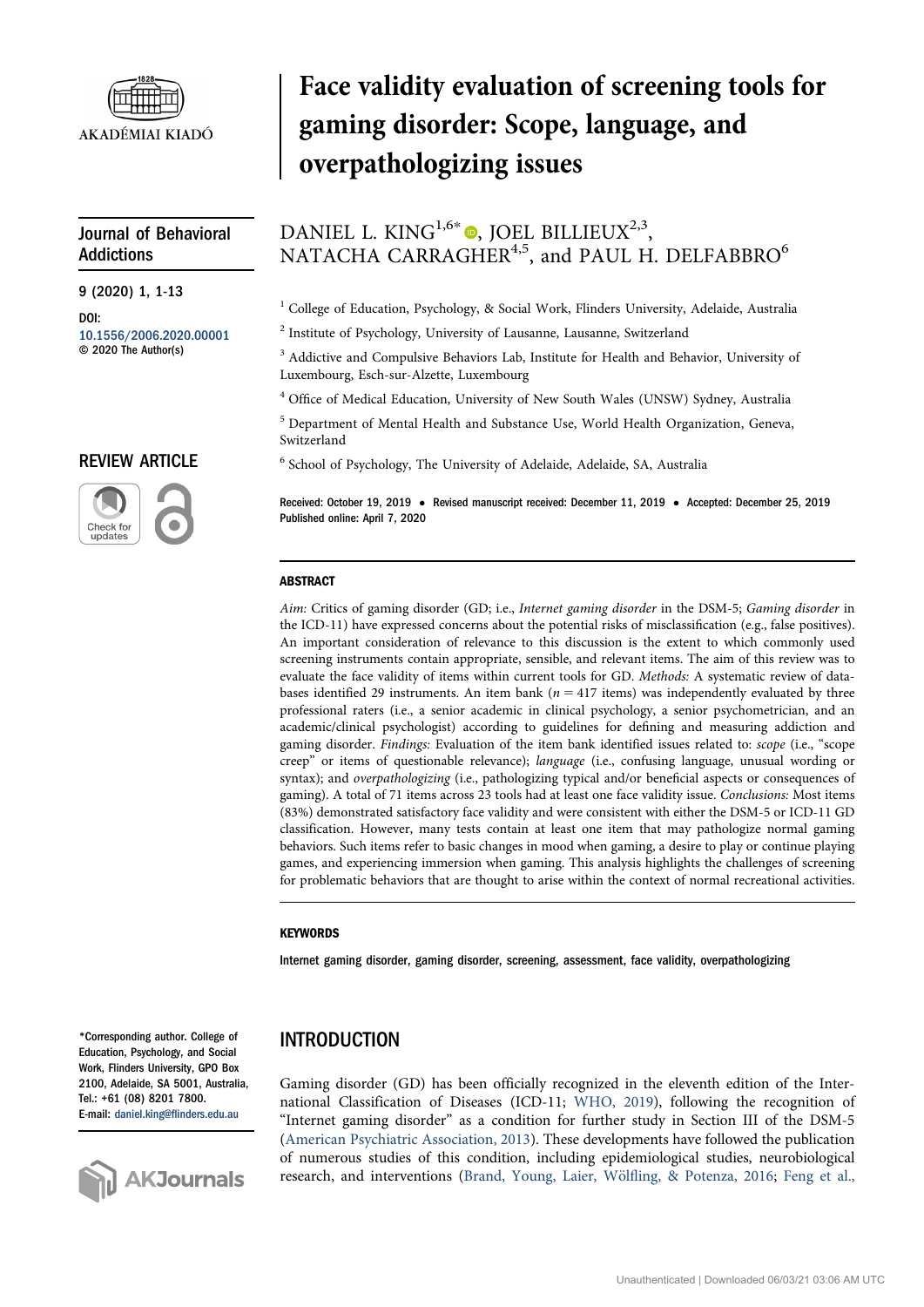[2017](#page-11-0); [Saunders et al., 2017](#page-12-1); [Stevens, King, Dorstyn, & Del](#page-12-2)[fabbro, 2019\)](#page-12-2). In this literature, research participants have often been classified or assigned to groups of "addicted" or "disordered" gamers using one of the many available screening instruments that have been created over the last two decades [\(King et al., 2020\)](#page-11-1). Some commentators have criticized the evidence as "weak" ([van Rooij et al. 2018](#page-12-3), p. 6), and raised concerns about the risk of misclassification ([Starcevic, 2017\)](#page-12-4). These concerns often cite the notion that the disorder would "stigmatise" and create "moral panic" ([Aarseth et al., 2017](#page-10-2); [Bean, Nielsen, Van Rooij, & Ferguson,](#page-10-3) [2017](#page-10-3)) about a common class of behavior that may not be inherently harmful for the majority of participants.

Along similar lines, researchers who support GD have noted that the bar should be set reasonably high to avoid viewing "regular" or recreational behavior as a problem ([King, Delfabbro, Potenza, Demetrovics, Billieux, & Brand,](#page-11-2) [2018b](#page-11-2), [King, Herd, & Delfabbro, 2018a\)](#page-11-3). This distinction is particularly relevant to a condition such as GD given that there are many people who would identify as "highly engaged" in the activity ([Billieux, Flayelle, Rumpf, & Stein,](#page-10-4) [2019](#page-10-4)). These individuals may report spending a lot of time thinking about games and seeking out new gaming opportunities but do not experience negative consequences related to their recreational participation in gaming activities [\(King](#page-11-4) [& Delfabbro, 2014](#page-11-4)). For such players, the positives of gaming may largely outweigh any negatives (which may be minor). Thus, it is important, from a research, clinical, and public health perspective, that screening measures are not overly sensitive and do not misclassify these individuals as problematically involved or "addicted" to games ([Ko, Lin,](#page-11-5) [Lin, & Yen, 2019;](#page-11-5) [Rumpf et al., 2018](#page-12-5)).

Previous reviews have noted some inconsistencies and psychometric weaknesses in instrumentation [\(King,](#page-11-6) [Haagsma, Delfabbro, Gradisar, & Grif](#page-11-6)fiths, 2013; [Petry](#page-11-7) [et al., 2014](#page-11-7)). These reviews have tended to focus on important psychometric considerations, such as factorial structure, reliability, and correlates (convergent and divergent validity). Such evidence is critical to determining the psychometric performance of the test, including whether these measures can reliably differentiate between clinical and normal or recreational behavior (what is sometimes referred to as criterion validity). If such validation does not exist, then the scores obtained on these scales will merely reflect the nature of the items included which may ultimately produce inflated prevalence rates of harm. In support of this view, there have been multiple studies of adolescents that report gaming disorder figures that exceed 20% which seem to defy common sense or logic, and which likely include a high number of false positives [\(Sosso et al., 2020](#page-12-6); [Seok &](#page-12-7) [DaCosta, 2012](#page-12-7); [Wang, Chan, Mak, Ho, Wong, & Ho, 2014](#page-12-8); [Xin, Xing, Pengfei, Houru, Mengcheng, & Hong, 2018](#page-12-9)).

One way to evaluate new instruments is to consider the extent to which the content of test items matches the clinical description of the condition (i.e., face validity). While face validity is not considered to be the optimal indicator of a test's quality, it can nevertheless be beneficial as a preliminary check. A face validity evaluation of test items

is usually undertaken in the early stages of test construction, typically by a small group of independent raters [\(Holloway](#page-11-8) [et al., 2014\)](#page-11-8). Although this approach is subjective and depends largely on the views and interpretation of each panel member and the panel composition itself ([Campbell, Hann,](#page-10-5) [Roland, Quayle, & Shekelle, 1999\)](#page-10-5), face validity checks may have beneficial outcomes (e.g., identify potential problems with test items that can then be reviewed psychometrically). This is particularly so when undertaken by a panel of experts or individuals with personal experience, especially for tests of new conditions or tests containing previously unexamined scale items [\(Hardesty & Bearden, 2004\)](#page-11-9).

This review examines the extent to which the items included in prevailing GD tests appear to be consistent with current criteria and descriptions of the condition. This paper employs the acronym GD to encompass both the DSM-5 and ICD-11 classifications, including the symptoms of the condition. This review involved a systematic search to identify all currently used tests and then a panel evaluation of all test items to identify any potential face validity issues. This evaluation was primarily intended to identify items that may benefit from further examination and should not be viewed as objective evidence of the strengths or weaknesses of any given test highlighted in this analysis. However, as the field of behavioral addictions appears to be expanding its scope, it is important to identify and avoid potentially problematic items being transposed to other proposed conditions that have similarities to gaming behaviors. Many of the first tools for problematic gaming and/or GD were created by adapting measures of pathological gambling and substance use disorders [\(King & Delfabbro, 2019](#page-11-10)); similarly, measurement approaches to other problematic online behaviors (e.g., social media use) have been guided by those used for GD (e.g., [Besser, Loerbroks, Bischof, Bischof, &](#page-10-6) [Rumpf, 2019\)](#page-10-6).

## METHODS

#### Identification of Screening Tools

This review aimed to evaluate all available screening tools for GD published in English. A search of Google Scholar and academic databases, including PsychINFO, Academic Search Complete, ScienceDirect, PubMed and Web of Science (search date: 4/4/2019), yielded 3,499 results (including duplicate results). The following keywords and protocol were used: (video game OR gam\*) AND (tool OR measure OR test OR validation OR psychometric OR screening OR diagnos\* OR item OR instrument). A list of tools was generated by identifying tests in the methodology section of empirical studies. Excluded tests included: composite tests (i.e., two or more tests combined into one); established tests or criteria with modified or added items; and tests without a citation or full text. Internet use-related tests (e.g., Young Internet Addiction Test) were included if they had been employed in studies to measure GD symptoms. Other relevant reviews ([King et al., 2013](#page-11-6); [Lortie & Guitton, 2013;](#page-11-11) [Petry et al., 2014](#page-11-7))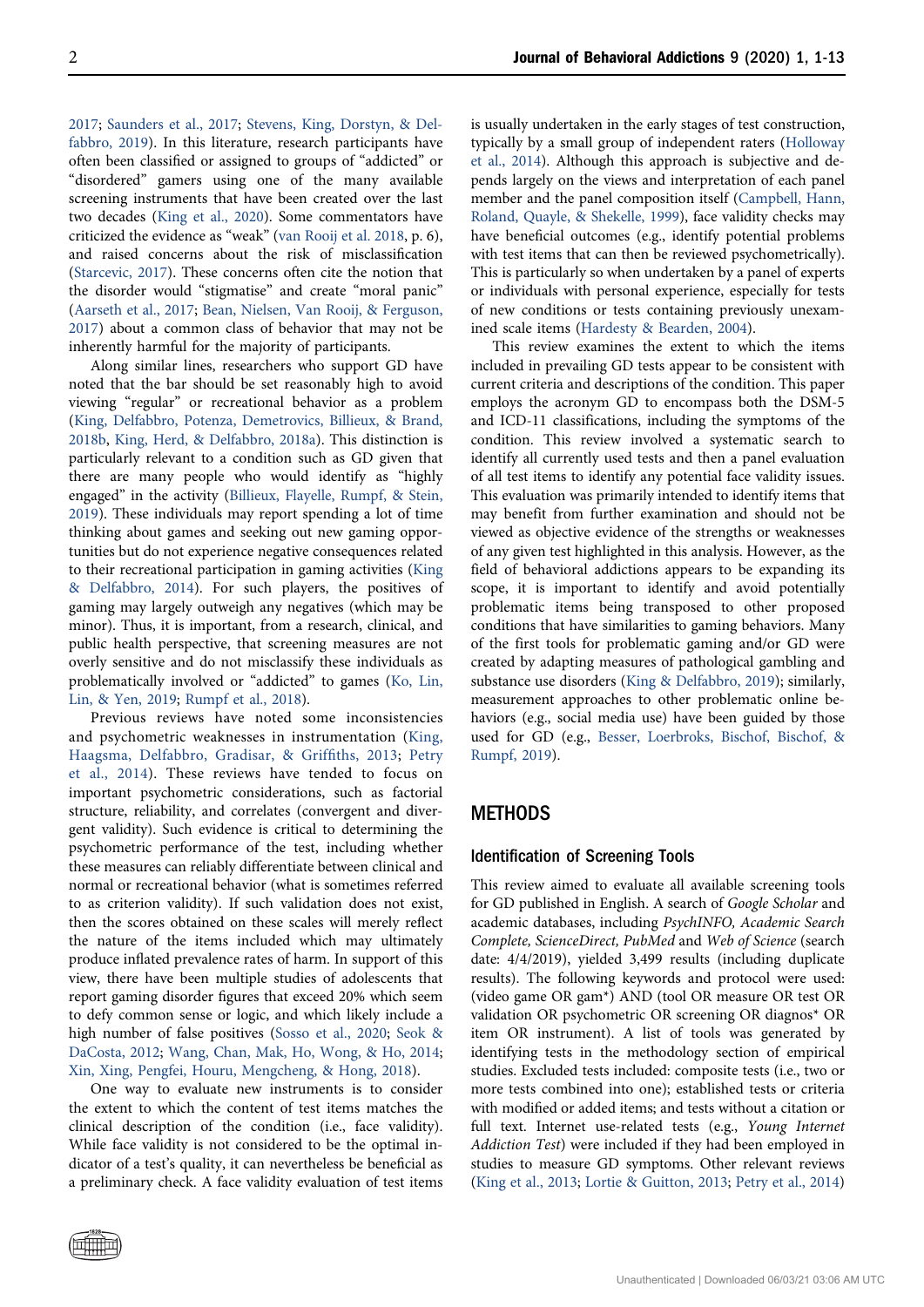were also consulted to assist in identifying relevant tools. The Google Scholar citation lists of all original sources ( $N =$ 12,996 citations) were checked for any additional tests, which included 320 empirical studies. In total, 29 tools were identified. From these tools, an item bank of 417 items was produced for evaluation.

### Item Evaluation

All 417 items were evaluated by three professional raters (i.e., a senior academic in clinical psychology, a senior psychometrician, and an academic/clinical psychologist). The objective of this analysis was to identify items that appeared problematic on face value, and to then reach a panel consensus rating on these items. A scoring sheet was assigned to each rater who completed the sheet blinded to the other two raters' responses.

The aim of the face validity evaluation of each item was to consider whether: (1) the item matches its respective criterion: whether the item's wording was consistent with the construct and concepts of addiction, such as impaired control [\(Goodman, 1990](#page-11-12); Griffi[ths, 2017](#page-11-13); [West, 2001](#page-12-10)), and/or descriptions of gaming disorder or addiction according to the DSM-5 and/or ICD-11 [\(Grant and Chamberlain, 2016;](#page-11-14) [King](#page-11-10) [& Delfabbro, 2019](#page-11-10)); (2) the item refers to a harmful or distressing experience; whether the item referred to a gaming behavior that is distressing, risky or harmful to the user and/or others [\(Stein, Phillips, Bolton, Fulford, Sadler, & Kendler,](#page-12-11) [2010\)](#page-12-11), and excluded behaviors or consequences that would generally be considered normal or adaptive [\(Billieux et al.,](#page-10-7) [2017;](#page-10-7) [Kardefelt-Winther et al., 2017](#page-11-15)); and (3) the item is clear and easily understood: whether the item employed clear and unambiguous language ([Willis, 2004\)](#page-12-12). The above considerations informed the development of a scoring sheet (Excel spreadsheet) with five categories: scope, language, overpathologizing, lacking clinical relevance, and other.

Initial ratings of the item bank (i.e., 5 categories  $\times$  417 items  $= 2,085$  individual items) were collated, with the following rater discrepancies noted: 219 problematic items (10.5%) according to one rater (with 43 or 2.1% of these items rated as having another unanimously rated validity issue), and 88 problematic items (4.2%) according to two raters. A second evaluation round involved all three raters re-evaluating the 88 items with 2 positive ratings, with the option to provide reasoning for each decision. The re-evaluation led to 41 items endorsed by two raters changed to unanimous agreement, and 47 items unchanged. There was no clear pattern to non-unanimous ratings according to the five categories, but one particular two-rater combination (DLK and JB) was more inclined to critique items across all five categories ( $n = 30$  were left non-unanimous). Items with single rater-identified issues were not re-evaluated. The most common issue that was identified by a single rater related to "lacking clinical relevance" ( $n = 79$  or 36%), and  $n = 25$  of these same items were unanimously endorsed as "overpathologizing", suggesting that there was some overlap in the perception of these two categories. Internal discussion suggested that some of the inconsistent agreement on

"lacking clinical relevance" related to differing views of the utility of some items for gathering useful information about the severity of gaming-related problems.

Only items with total agreement from all three raters were included in the analysis. It was reasoned that, given the subjectivity inherent to face validity evaluation (as highlighted by the discrepancies reported above), it was optimal to exclude items that did not elicit unanimous agreement in a small professional group. For a review of this kind, the objective was to present the stronger examples of potential face validity issues. Included items were discussed by the panel after their individual evaluations to check and confirm scores and reasoning. A table summarizing the group's reasoning was created. The evaluation was conducted without referring to other test information that might influence judgment (e.g., practical considerations and psychometric properties, supporting evidence base). For example, whether an item was internally consistent with other items was not relevant. The problematic aspects of items have been underlined, where necessary, for ease of reporting results. All results are presented in complete detail in tables for transparency.

# RESULTS

[Table 1](#page-3-0) presents the item evaluation for 23 tests with face validity issues, including the test name, item wording, and rationale for inclusion. In total, face validity issues were identified across 71 items. Items were grouped into one of three categories that referred to its primary limitation. These limitations included: scope (i.e., "scope creep" or items of questionable relevance); language (i.e., confusing language, unusual wording or syntax); overpathologizing (i.e., pathologizing typical and/or beneficial aspects or consequences of gaming), and other issues (i.e., low level harms and 'discordant" items that do not match the symptom area).

[Table 2](#page-8-0) presents a summary of the total face validity issues for each test. Overall, most tests had very few items with face validity issues. The four tests with the highest proportion of face validity issues were the VASC (52%) (Yilmaz, Griffi[ths, & Kan, 2017](#page-12-13)), POGU (45%) ([Kim & Kim,](#page-11-16) [2010\)](#page-11-16), POGQ-SF (25%) [\(Papay et al., 2013](#page-11-17)), and the YIAT (25%) ([Young, 1998a](#page-12-14)[,b](#page-12-15)). It should be noted that these percentages encompass items with different concerns and thus should not be considered as comparable ratings. Further, certain issues (e.g., overpathologizing) may be more serious than others (e.g., questionable clarity) and therefore these ratings are unweighted.

Based on citation records, these four tests have been employed in 71 empirical studies (or, 21% of empirical studies that have employed the 29 tests). This literature primarily involved the YIAT ( $n = 62$  studies), which includes 31 studies that have used the tool to assist in identifying clinical samples, followed by the POGQ-SF (6 studies), POGU (2 studies), and VASC (1 study). The authors of these studies have generally not expressed any

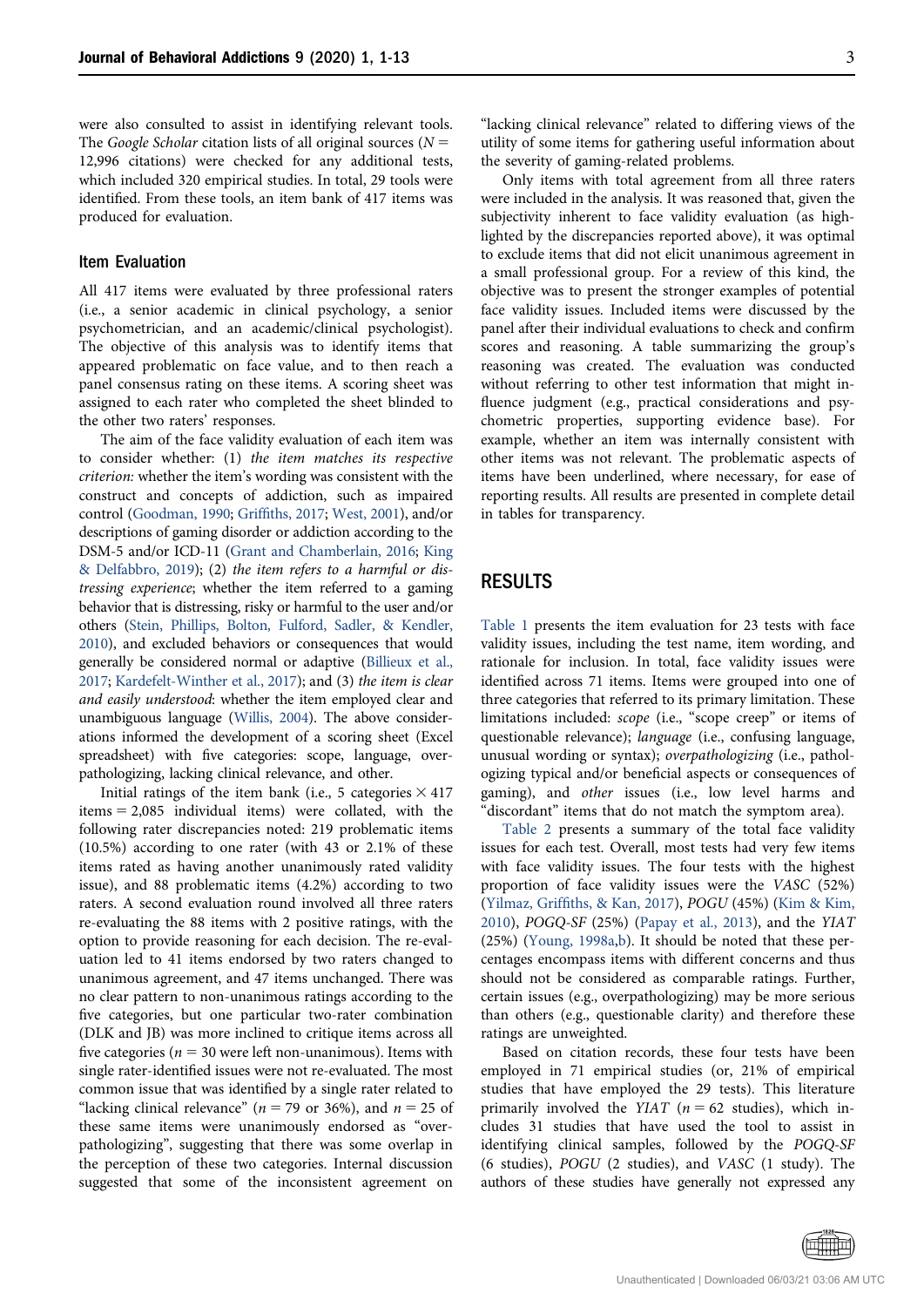<span id="page-3-0"></span>團

Unauthenticated | Downloaded 06/03/21 03:06 AM UTC

Unauthenticated | Downloaded 06/03/21 03:06 AM UTC

Table 1. Summary of face validity issues identified in gaming disorder (GD) screening tools ( $n = 23$ )

| Tool                             | Item <sup>*</sup>                                                                                                                                                                 | Reason                                                                                                                                                                                                                      |
|----------------------------------|-----------------------------------------------------------------------------------------------------------------------------------------------------------------------------------|-----------------------------------------------------------------------------------------------------------------------------------------------------------------------------------------------------------------------------|
| A-EQ (Charlton & Danforth, 2007) | I never miss meals because of Internet gaming.                                                                                                                                    | Confusing: Negative phrasing creates a generalization.<br>Skipping one meal yields an affirmative answer.                                                                                                                   |
|                                  | I have never used Internet gaming as an<br>escape from socializing.                                                                                                               | Confusing: Negative phrasing creates a generalization.<br>Overpathologizing: Escape is not problematic                                                                                                                      |
| AICA-S (Wölfling et al., 2012)   | How strongly are your thoughts involved with<br>playing computer games?                                                                                                           | if not associated with negative consequences.<br>Confusing: The meaning of "thoughts involved"<br>may be unclear.                                                                                                           |
|                                  | How often do you play computer games, although you resolved not to do so<br>or did you play more often or, respectively, longer than you had intended?                            | Confusing: Multiple parts and complicated<br>logic/syntax may create some uncertainty.                                                                                                                                      |
| CSAS (Rehbein et al., nd)        | Games are on my mind, even at times when I'm not playing.                                                                                                                         | Overpathologizing: Not unusual to think about<br>hobbies even not involved in them.                                                                                                                                         |
|                                  | I feel that games are becoming more and more important to me.                                                                                                                     | Overpathologizing: May refer to becoming<br>more interested in a new hobby.                                                                                                                                                 |
|                                  | Playing games is the best way for me to forget about my problems.                                                                                                                 | Overpathologizing: Gaming to forget problems<br>is not inherently a problem.                                                                                                                                                |
| DIA (Ryu et al., 2019)           | Do you have a strong desire to do activities such as internet/ Games/SNS? If<br>you want to play internet/Games/SNS, is it hard to tolerate?                                      | Confusing: Multiple parts and complicated<br>logic/syntax may create some uncertainty.                                                                                                                                      |
|                                  | Do you want to spend more Internet/Gaming/SNS time, find more<br>interesting things, or use better equipment such as cell phones,<br>computers to make you feel as fun as before? | Confusing: Multiple parts and complicated<br>logic/syntax may create some uncertainty.                                                                                                                                      |
| GAIT (Vadlin et al., 2015)       | I often think about games or about gaming, even when I am not playing.                                                                                                            | Overpathologizing: Not unusual to think about<br>hobbies even not involved in them.                                                                                                                                         |
| GAIA (Wong & Hodgins, 2014)      | I miss my game character when I am unable to play video games.                                                                                                                    | Scope: Not clear if distressing or generates low mood.<br>Missing a character may create positive self-reflection.<br>Not all games have distinct or persistent in-game characters<br>(e.g., mobile games, strategy games). |
|                                  | I often play video games to feel better.                                                                                                                                          | Overpathologizing: Refers to a positive gaming experience.                                                                                                                                                                  |
|                                  | I often play video games to release stress.                                                                                                                                       | Overpathologizing: Releasing stress may be a<br>positive or adaptive experience.                                                                                                                                            |
|                                  | I often play video games to change my mood, relax tension<br>or feel more excited.                                                                                                | Overpathologizing: These experiences may be<br>positive or adaptive.                                                                                                                                                        |
|                                  | I often play video games to forget about my life outside of gaming.                                                                                                               | Overpathologizing: Games as entertainment<br>involve escaping from reality as part of the experience.                                                                                                                       |
| GAS-7 (Lemmens et al., 2009)     | Did you play games to forget about real life?                                                                                                                                     | Overpathologizing: Games as entertainment involve<br>escaping from reality as part of the experience.                                                                                                                       |
| GAS-21 (Lemmens et al., 2009)    | Do you spend much free time on games?                                                                                                                                             | Overpathologizing: Free time on gaming is<br>unlikely to cause interference.                                                                                                                                                |
|                                  | Did you play longer than intended?                                                                                                                                                | Overpathologizing: Playing longer than intended may indicate<br>having fun and/or may occur without being harmful.                                                                                                          |
|                                  | Did you play games to forget about real life?                                                                                                                                     | Overpathologizing: Games as entertainment<br>involve escaping from reality as part of the experience.                                                                                                                       |
|                                  | Have you played games to release stress?                                                                                                                                          |                                                                                                                                                                                                                             |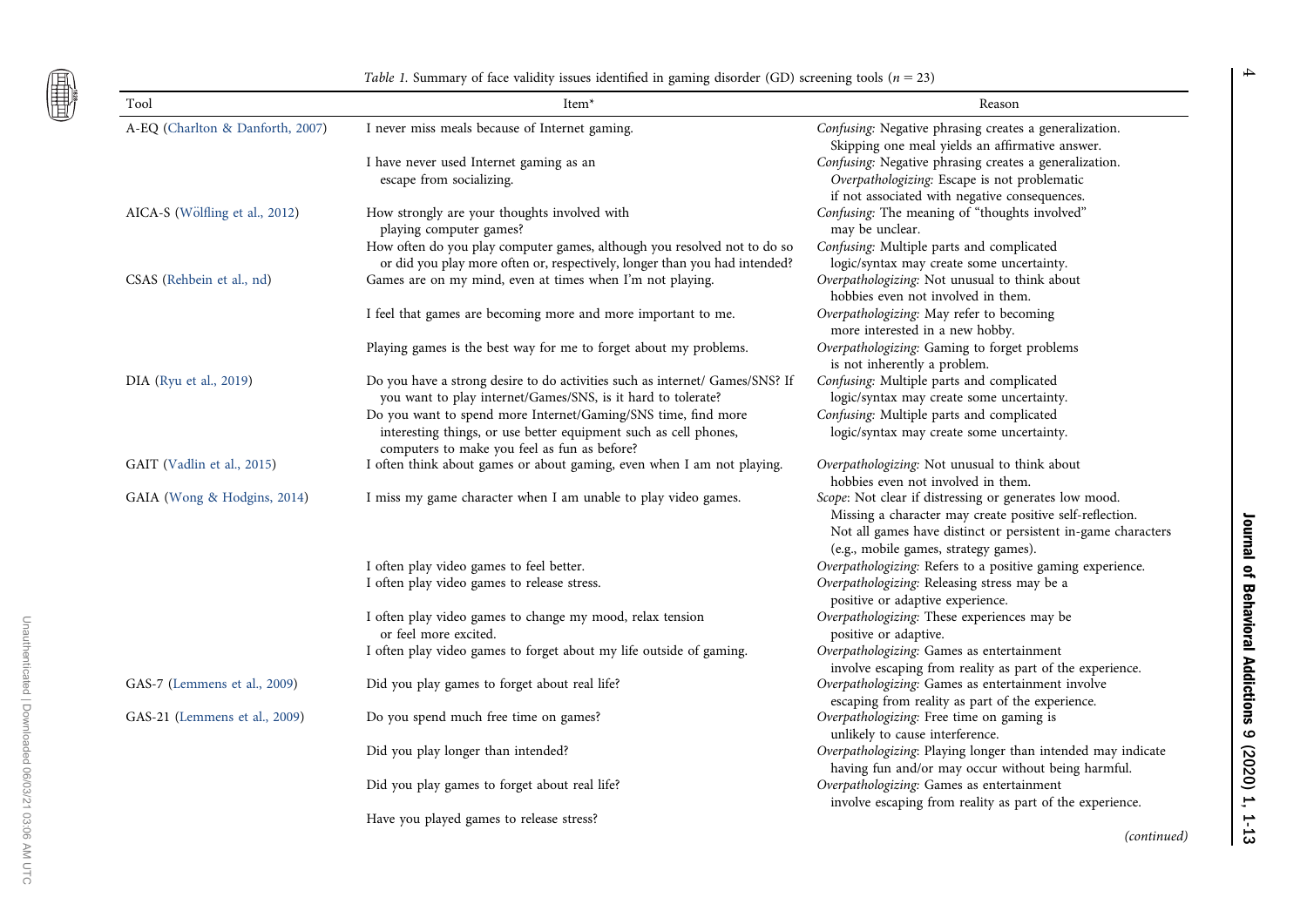Journal of Behavioral Addictions 9 (2020) 1, 1-13 Journal of Behavioral Addictions 9 (2020) 1, 1-13

|  | Table 1. Continued |
|--|--------------------|
|  |                    |

| Tool                                     | Item <sup>*</sup>                                                                             | Reason                                                                                                                                                                                                                                                                        |
|------------------------------------------|-----------------------------------------------------------------------------------------------|-------------------------------------------------------------------------------------------------------------------------------------------------------------------------------------------------------------------------------------------------------------------------------|
|                                          |                                                                                               | Overpathologizing: Releasing stress may be a<br>positive or adaptive experience.                                                                                                                                                                                              |
|                                          | Have you played games to feel better?                                                         | Overpathologizing: Refers to a positive gaming experience.                                                                                                                                                                                                                    |
| IGD-20 (Pontes et al., 2014)             | I never play games in order to feel better.                                                   | Confusing: Negative phrasing creates<br>an awkward generalization.                                                                                                                                                                                                            |
|                                          | I have significantly increased the amount of time                                             | Overpathologizing: May be endorsed by people who                                                                                                                                                                                                                              |
|                                          | I play games over last year.                                                                  | have come to enjoy playing games more recently, or<br>rediscovering gaming as a hobby.                                                                                                                                                                                        |
|                                          | I usually think about my next gaming session                                                  | Overpathologizing: Not unusual to think about                                                                                                                                                                                                                                 |
|                                          | when I am not playing.                                                                        | hobbies even not involved in them. Lacking<br>clinical relevance: Might refer to required<br>planning for a complex game.                                                                                                                                                     |
|                                          | I play games to help me cope with any bad feelings I might have.                              | Overpathologizing: May refer to experiences of<br>gaming as a positive coping strategy.                                                                                                                                                                                       |
| IGDS9-SF (Pontes & Griffiths, 2015)      | Do you systematically fail when trying to                                                     | Confusing: "Systematically" is a complex word that                                                                                                                                                                                                                            |
|                                          | control or cease your gaming activity?                                                        | may be unclear when referring to an individual's<br>personal experiences, especially for adolescents.                                                                                                                                                                         |
| IGDT-10 (Király et al. 2017)             | Have you played to relieve a negative mood<br>(for instance helplessness, guilt, or anxiety)? | Overpathologizing: Relieving negative<br>mood may be positive or adaptive.                                                                                                                                                                                                    |
| IGUESS (Jo et al., 2018)                 | I play Internet games to remove or avoid negative feelings.                                   | Overpathologizing: Relieving negative mood<br>may be positive or adaptive. The alternative<br>(playing games to experience negative feelings)<br>is unlikely to be endorsed.                                                                                                  |
| Lemmens IGD-9 (Lemmens et al.,<br>2015)  | Have you felt unsatisfied because you wanted to play more?                                    | Overpathologizing: It is not uncommon or<br>inherently problematic to desire more<br>time involved in hobbies.                                                                                                                                                                |
|                                          | Have you played games so that you would not have<br>to think about annoying things?           | Overpathologizing: May capture temporary<br>distraction or avoidance.                                                                                                                                                                                                         |
| Lemmens IGD-27 (Lemmens et al.,<br>2015) | Have you felt unsatisfied because you wanted to play more?                                    | Overpathologizing: Wanting more may not<br>necessarily be a negative experience.                                                                                                                                                                                              |
|                                          | Have you played games to forget about your problems?                                          | Overpathologizing: May be adaptive for some users<br>to play games occasionally to forget problems.                                                                                                                                                                           |
|                                          | Have you played games so that you would not                                                   | Overpathologizing: May be adaptive for some users                                                                                                                                                                                                                             |
|                                          | have to think about annoying things?                                                          | to play games occasionally to redirect attention.                                                                                                                                                                                                                             |
| POGU (Kim & Kim, 2010)                   | I feel unrestricted when playing online game.                                                 | Scope: Refers to a psychological experience (feeling "unrestricted")<br>outside of known problematic gaming processes. Confusing:<br>Unrestricted has multiple meanings and interpretations.<br>Overpathologizing: May refer to feeling<br>uninhibited which may be positive. |
|                                          | I feel good and very interested while I play online game.                                     | Overpathologizing: Refers to a positive experience.                                                                                                                                                                                                                           |
|                                          | I experience a buzz of excitement while I play online game.                                   | Overpathologizing: These experiences may be positive or adaptive.                                                                                                                                                                                                             |
|                                          | Playing online game is when I most feel pleasure.                                             | Overpathologizing: Refers to a positive experience.                                                                                                                                                                                                                           |

O

(continued)

 $\sqrt{2}$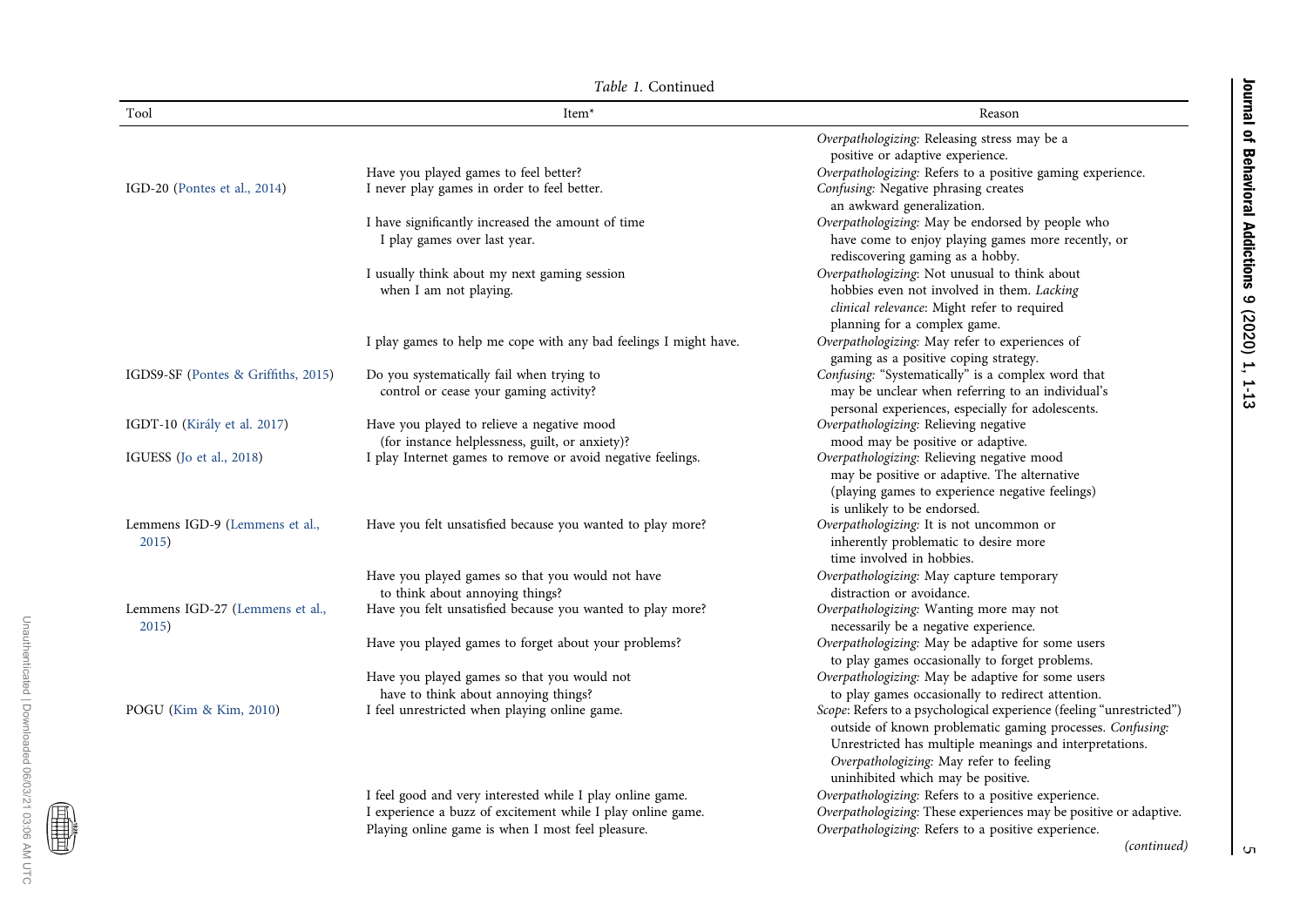僵

Unauthenticated | Downloaded 06/03/21 03:06 AM UTC

Unauthenticated | Downloaded 06/03/21 03:06 AM UTC

|                                       | <i>Table 1.</i> Continued                                                                                       |                                                                                                                                                                                          |  |  |  |  |  |  |
|---------------------------------------|-----------------------------------------------------------------------------------------------------------------|------------------------------------------------------------------------------------------------------------------------------------------------------------------------------------------|--|--|--|--|--|--|
| Tool                                  | Item <sup>*</sup>                                                                                               | Reason                                                                                                                                                                                   |  |  |  |  |  |  |
|                                       | I find myself saying "just a few more minutes" when playing online game.                                        | Overpathologizing: Wanting more may<br>not necessarily be a negative experience.                                                                                                         |  |  |  |  |  |  |
|                                       | I feel intimate with people who I know from online game than people in<br>reality.                              | Scope: May reflect relationship issues that<br>extend beyond problematic gaming.                                                                                                         |  |  |  |  |  |  |
|                                       | I feel that many people playing online game acknowledge my skills than in<br>real life.                         | Scope: May reflect relationship issues that extend beyond<br>problematic gaming. Overpathologizing: Social reinforcement<br>in large online games may be common for experienced players. |  |  |  |  |  |  |
|                                       | People I met in online game are easier to understand than real life people.                                     | Scope: May reflect social anxiety, relationship issues or other<br>developmental issues that are more primary<br>than problematic gaming symptoms.                                       |  |  |  |  |  |  |
| POGQ (Demetrovics et al., 2012)       | How often do you play longer than originally planned?                                                           | Low level harm (Other): Playing longer than intended may<br>indicate having fun and/or may occur without being harmful.                                                                  |  |  |  |  |  |  |
|                                       | How often do you daydream about gaming?                                                                         | Overpathologizing: Daydreaming may be a positive experience<br>that does not interfere with daily activities.                                                                            |  |  |  |  |  |  |
|                                       | How often do you lose track of time when gaming?                                                                | Overpathologizing: Immersion in entertainment may be positive.                                                                                                                           |  |  |  |  |  |  |
|                                       | How often do you feel time stops while gaming?                                                                  | Overpathologizing: This may be a positive<br>experience of immersion.                                                                                                                    |  |  |  |  |  |  |
| POGQ-SF (Pápay et al., 2013)          | How often do you play longer than originally planned?                                                           | Low level harm: Playing longer than intended may indicate having<br>fun and/or may occur without being harmful.                                                                          |  |  |  |  |  |  |
|                                       | How often do you daydream about gaming?                                                                         | Overpathologizing: Daydreaming may be a positive experience<br>that does not interfere with daily activities.                                                                            |  |  |  |  |  |  |
|                                       | How often do you lose track of time when gaming?                                                                | Overpathologizing: Immersion in entertainment may be positive.                                                                                                                           |  |  |  |  |  |  |
| PVP Scale (Salguero & Morán, 2002)    | When I lose in a game or I have not obtained the desired results, I need to<br>play again to achieve my target. | Overpathologizing: The desire to replay a game<br>may be part of the enjoyment and not inherently problematic.                                                                           |  |  |  |  |  |  |
| sIATgaming (Pawlikowski et al., 2013) | How often do you find yourself saying "just a few more minutes" when<br>gaming?                                 | Overpathologizing: The desire to keep playing<br>may be normative and positive.                                                                                                          |  |  |  |  |  |  |
| VASC (Yılmaz et al., 2017)            | I forget my problems while playing videogames.                                                                  | Overpathologizing: Games as entertainment involve escaping<br>from reality as part of the experience.                                                                                    |  |  |  |  |  |  |
|                                       | In videogames, defeating my enemies/leaping up a level give me pleasure.                                        | Overpathologizing: Refers to a positive gaming experience.                                                                                                                               |  |  |  |  |  |  |
|                                       | In videogames, defeating my enemies/leaping up a level makes me feel<br>stronger than my enemies.               | Overpathologizing: Refers to a positive gaming experience.                                                                                                                               |  |  |  |  |  |  |
|                                       | I think playing videogames is very enjoyable activity.                                                          | Overpathologizing: Refers to a positive gaming experience.                                                                                                                               |  |  |  |  |  |  |
|                                       | In videogames, defeating my enemies/leaping up a level increase my self-<br>esteem.                             | Overpathologizing: Refers to a positive gaming experience.                                                                                                                               |  |  |  |  |  |  |
|                                       | I do not feel bored when I play videogames.                                                                     | Overpathologizing: Refers to a positive gaming experience.                                                                                                                               |  |  |  |  |  |  |
|                                       | I feel happy when I play videogames.                                                                            | Overpathologizing: Refers to a positive gaming experience.                                                                                                                               |  |  |  |  |  |  |
|                                       | I always talk about videogames with my friends.                                                                 | Overpathologizing: Refers to a positive social<br>experience related to gaming.                                                                                                          |  |  |  |  |  |  |
|                                       | I make friends via online videogames.                                                                           | Overpathologizing: Refers to a positive social<br>experience related to gaming.                                                                                                          |  |  |  |  |  |  |
|                                       | I see my videogames/game characters in my dreams.                                                               |                                                                                                                                                                                          |  |  |  |  |  |  |
|                                       |                                                                                                                 | (continued)                                                                                                                                                                              |  |  |  |  |  |  |

Journal of Behavioral Addictions 9 (2020) 1, 1-13 Journal of Behavioral Addictions 9 (2020) 1, 1-13

 $\sigma$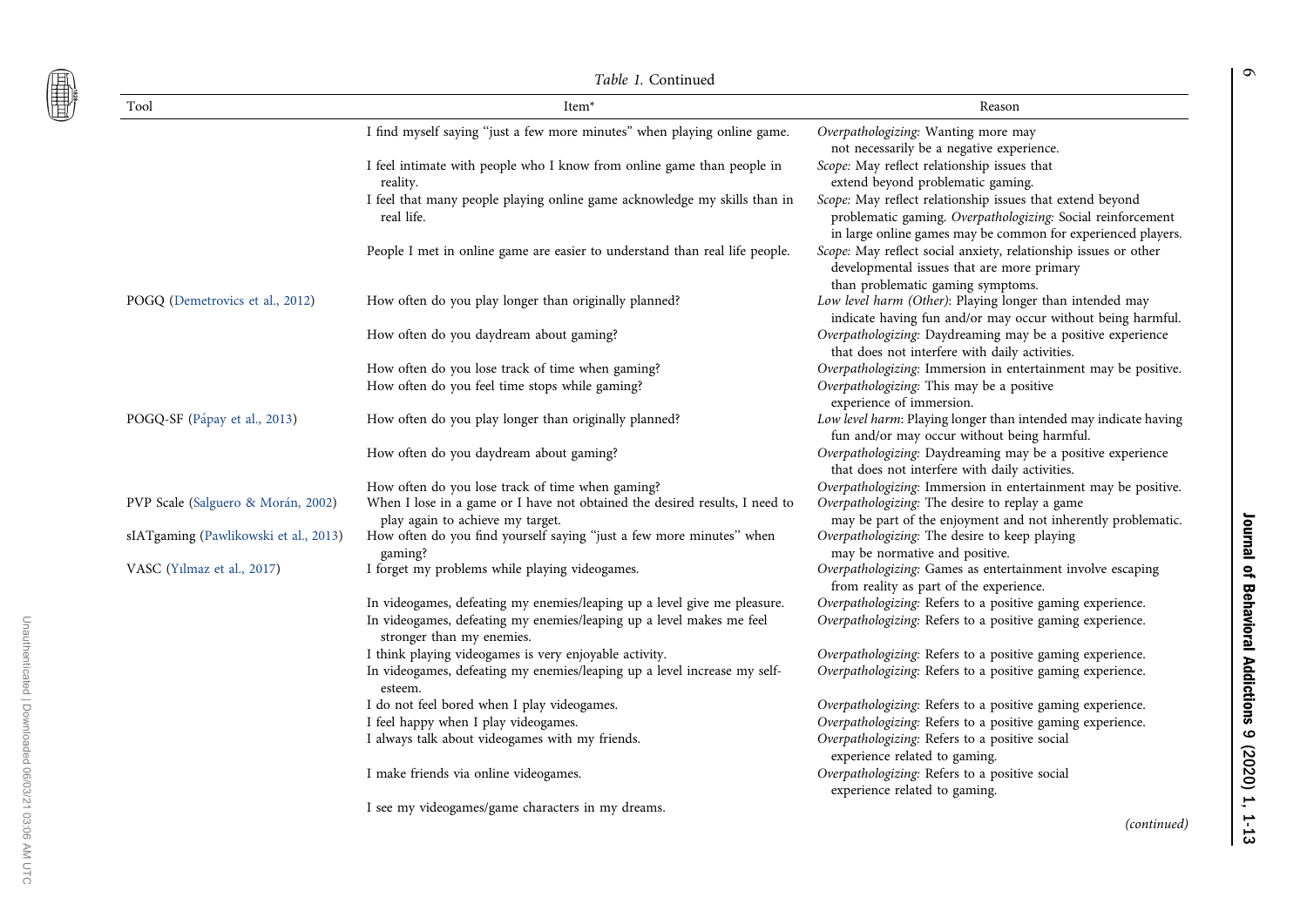Journal of Behavioral Addictions 9 (2020) 1, 1-13 Journal of Behavioral Addictions 9 (2020) 1, 1-13

|  | Table 1. Continued |
|--|--------------------|
|--|--------------------|

| Tool                                                                 | Item <sup>*</sup>                                                                        | Reason                                                                                                                                                                                                                                                                                         |
|----------------------------------------------------------------------|------------------------------------------------------------------------------------------|------------------------------------------------------------------------------------------------------------------------------------------------------------------------------------------------------------------------------------------------------------------------------------------------|
|                                                                      |                                                                                          | Overpathologizing: Dreaming about games may be a normal<br>experience that does not cause distress or interference.                                                                                                                                                                            |
|                                                                      | I act like videogame characters in my daily life activities.                             | Scope: Not all games have distinct characters for player to relate to<br>and imitate. Overpathologizing: Role-playing<br>may be a positive form of identity expression.                                                                                                                        |
| VAT (van Rooij, Schoenmakers, Van<br>den Eijnden, Vermulst, & van de | Do you think about gaming, even when you're not online?                                  | Overpathologizing: Not unusual to think about<br>hobbies even not involved in them.                                                                                                                                                                                                            |
| Mheen, 2012)                                                         | Do you look forward to the next time you can game?                                       | Overpathologizing: May refer to positive<br>experience of anticipation.                                                                                                                                                                                                                        |
|                                                                      | Do you think you should be gaming less often?                                            | Discordant (Other): Item refers to "preoccupation"<br>but appears to measure personal insight. Also assumes that the<br>behavior is at a sufficiently high level to be problematic,<br>i.e., thinking one should spend less time gaming does not<br>necessarily mean current use is excessive. |
| CIUS (Meerkerk et al., 2009)                                         | Do you think about the Internet, even when not online?                                   | Overpathologizing: Not unusual to think about<br>hobbies even not involved in them.                                                                                                                                                                                                            |
|                                                                      | Do you look forward to your next Internet session?                                       | Overpathologizing: May refer to positive<br>experience of anticipation.                                                                                                                                                                                                                        |
|                                                                      | Do you think you should use the Internet less often?                                     | Discordant (Other): Item refers to "preoccupation"<br>but appears to measure personal insight. Also assumes that the<br>behavior is at a sufficiently high level to be problematic,<br>i.e., thinking one should spend less time online does not<br>necessarily mean current use is excessive. |
| YIAT (Young, 1998a,b)                                                | How often do you prefer the excitement of the Internet<br>to intimacy with your partner? | Scope: May refer to relationship issues that extend beyond<br>problematic gaming. Most activities (not just gaming) may be<br>preferred over intimacy. Some respondents do not have<br>partners.                                                                                               |
|                                                                      | How often do you form new relationships with fellow online user?                         | Overpathologizing: May refer to a positive<br>social gaming experience.                                                                                                                                                                                                                        |
|                                                                      | How often do you check your email before<br>something else that you need to do?          | Scope: Refers to email which may not be<br>relevant to gaming activities.                                                                                                                                                                                                                      |
|                                                                      | How often do you find yourself anticipating<br>when you will go online again?            | Overpathologizing: May refer to positive<br>experience of anticipation.                                                                                                                                                                                                                        |
|                                                                      | How often do you find yourself saying<br>"just a few more minutes" when online?          | Overpathologizing: The desire to keep playing may be normative<br>and positive, and may be socially determined.                                                                                                                                                                                |

\* Items may take the form of <sup>a</sup> statement or question. A-EQ: Addiction-Engagement Questionnaire; AICA-Sgaming: Assessment of Internet and Computer Addiction Scale-Gaming; CSAS: Video Game Dependency Scale; DIA: Diagnostic Interview for Internet Addiction; GAIT: Game Addiction Identification Test; GAIA: Game Addiction Inventory for Adults; GAS-7: Game Addiction Scale-7 items; GAS-21: Game Addiction Scale-21 items; IGD-20: Internet Gaming Disorder-20 Test; IGDS9-SF: Internet Gaming Disorder Scale-9 Short Form; IGDT-10; Internet Gaming Disorder Test-10 items; IGUESS: Internet Game Use-Elicited Symptom Screen; Lemmens IGD-9: Internet Gaming Disorder Scale-9 items; Lemmens IGD-27: Internet Gaming Disorder Scale-27 items; POGU: Problematic Online Game Use; POGQ: Problematic Online Gaming Questionnaire; POGQ-SF: Problematic Online Gaming Questionnaire-Short Form; PVP Scale: Problematic Video game Playing Scale; sIATgaming: Short Internet Addiction Test-Gaming; VASC: Video Game Addiction Scale for Children; VAT: Video Game Addiction Test; CIUS-14: Compulsive Internet Use Scale-14 items; YIAT: Young Internet Addiction Test; YDQ: Young Diagnostic Questionnaire.

■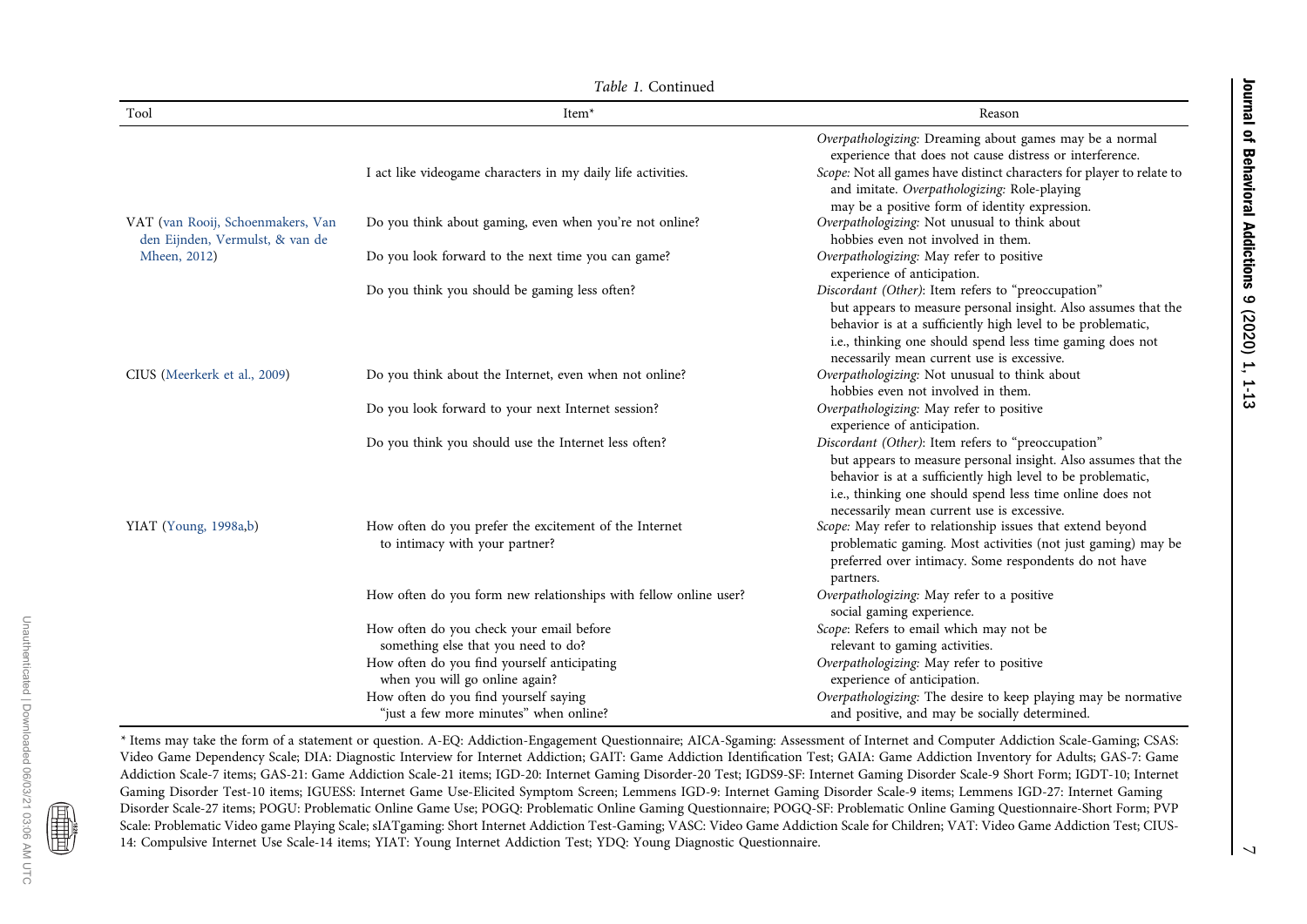concerns about these tests' validity, or their capability in identifying cases of GD, such as any inconsistency between test score and psychiatric evaluation or other adjunctive measure. Overall, the majority of available tests in the literature appear to be considered valid and reliable by the researchers who employed them, with the exception of [Snodgrass et al. \(2018\)](#page-12-26) who reported that IGDS9-SF scores were not associated with CTRA, a leukocyte gene expression profile activated by chronic stress. The authors stated that "this may reflect the ineffectiveness of this measure...to adequately capture the experience of problematic gaming" (p. 11).

#### Scope Issues

Four tests (8 items) were identified in this category (i.e., GAIA, POGU, VASC, and YIAT). For example, the POGU refers to feeling intimate with other online players and feeling acknowledged by online players. Similarly, the YIAT refers to preferring gaming instead of intimacy with a partner, which is a forced choice question that may not necessarily centrally relate to gaming as the problem (i.e., this may relate to problems in the relationship unrelated to gaming). These items could be referring to psychological issues that fall outside the general category of addictive behavior and often may not be relevant. Similarly, the VASC refers to acting like a video game character in real life which may not be relevant to problematic gaming and/or to games that do not involve distinct playable characters (e.g., strategy games).

Suggested modifications. These tests may be improved by modifying items about relationship difficulties to be specifically related to gaming. Some tests could exclude items that refer to behaviors that are not included in the nomenclatural definitions of GD or, alternatively, score or weight these items separately (e.g., the C-VAT 2.0 and AICA-Sgaming do not count their items on "craving" and "daily time spent gaming", respectively, toward total addiction scores).

#### Language Issues

Another important issue was the use of items that employed unclear or unusual wording (9 items, 6 tests). Unclear and vague phrasing was evident in items with multiple parts (e.g., DIA: "Do you want to spend more gaming time, find more interesting things, or use better equipment such as cell phones, computers to make you feel as fun as before?") and in short items with ambiguous language (e.g., POGU: "I feel unrestricted when playing online game"; A-EQ: "I feel a sense of power when I am Internet gaming"). The internal logic of some items was affected by unnecessary negative phrasing (e.g., IGD-20: "I never play games in order to feel better", "I know my main daily activity has not been negatively affected by my gaming"). The IGDS9-SF uses the adverb "systematically [fail]" which refers to a fixed plan to fail, usually in relation to a group or organization, which may be inappropriate for capturing unregulated behavior among individuals. The word "systematically" may also be



less comprehensible for adolescents, a population that is often invited to complete gaming-related measures.

Suggested modifications. The wording of some tests/items might potentially be improved by reducing unnecessary or inconsistent words, including terms that refer to abstractions (e.g., "sense of power"). Replacing negative adverbs of frequency ("I never play...") with positive phrasing ("I play") may improve item sensitivity and provide a clearer measure of frequency.

#### Overpathologizing Gaming

A major problem identified across most tests (56 items, 20 tests), and which has been raised by researchers who criticize gaming disorder as a mental disorder [\(Aarseth et al., 2017](#page-10-2); [Bean, Nielsen, Van Rooij, & Ferguson, 2017](#page-10-3); [Billieux,](#page-10-10) [Schimmenti, Khazaal, Maurage, & Heeren, 2015](#page-10-10); [Przybylski,](#page-12-27) [Weinstein, & Murayama, 2016](#page-12-27); [van Rooij et al., 2018\)](#page-12-3), is the potential for tests to "overpathologize" normal and adaptive gaming behaviors and consequences. The VASC was found to include 11 items that refer to the benefits of gaming (e.g., "I think playing video games is a very enjoyable activity"; "I feel happy when I play video games"; "I always talk about video games with my friends"). These items are counted toward a total score, based on 21 items, to indicate "possible addiction" ([Y](#page-12-13)ı[lmaz et al., 2017](#page-12-13), p. 873). Further, the VASC has a cut-off score of 90 out of a possible 105, and therefore the test requires that individuals endorse items referring to benefits of gaming in order to be considered "addicted" (i.e., endorsing only the harm-related items [e.g., "I cannot resist playing videogames even if it negatively affects my life"; "I have sleeping problems due to playing videogames"] is insufficient to be considered a problematic gamer). Similar problems of pathologizing the benefits of gaming arise in other tests to a lesser extent (i.e., these items are not required to meet the cut-off but they would nevertheless inflate total scores in the distribution). Some examples include: GAIA: "I often play video games to release stress"; POGU: "I feel good and very interested while I play online game"; VAT: "Do you look forward to the next time you can game?".

Some items appear to be based on an assumption that having any level of interest in games, or valuing games as a hobby, is inherently risky (e.g., CSAS: "I feel that games are becoming more and more important to me"; GAS-21: "Do you spend much free time on games?"). Immersion effects and losing track of time while engaged in gaming, which may be a consequence of normal enjoyment or "flow" ([Csikszentmihalyi, 1997\)](#page-10-11), is similarly considered problematic (e.g., POGQ: "How often do you feel time stops while gaming?", "How often do you lose track of time when gaming?; POGU: "I feel a buzz of excitement while I play online game"). The IGD-20 conflates a factual statement about the time requirement associated with goals in games with a symptom of addiction (i.e., "I often think that a whole day is not enough to do everything I need to do in-game"), which would be true of many modern video games,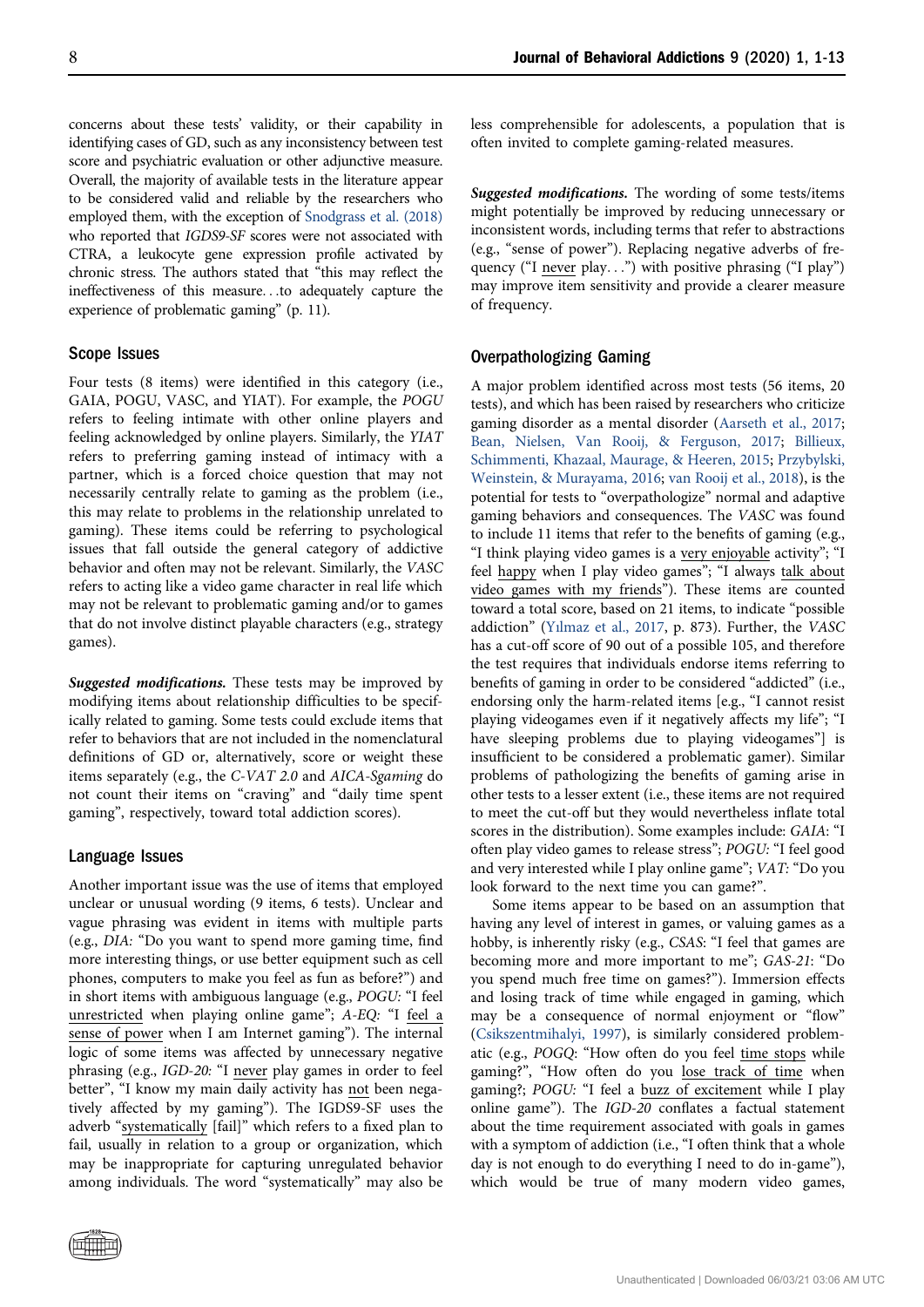|                         |         |                            |              |            |  |    |             |                                |              | $\overline{\phantom{a}}$ | $\overline{\phantom{0}}$ | $\overline{\phantom{a}}$        |                  |                |                 |      | ັ    |                 |     |                   |            |            |     |         |      |                          |                     |
|-------------------------|---------|----------------------------|--------------|------------|--|----|-------------|--------------------------------|--------------|--------------------------|--------------------------|---------------------------------|------------------|----------------|-----------------|------|------|-----------------|-----|-------------------|------------|------------|-----|---------|------|--------------------------|---------------------|
| Face validity issues    | ЕQ<br>◅ | ing<br>Sgam<br>$\tilde{H}$ | 54<br>Z<br>ă | <b>SAS</b> |  | Ó  | $\sim$<br>∽ | $\overline{\mathcal{E}}$<br>GD | 55<br>IGDS9. | っ<br>⊣<br>GDT-           | <b>GUESS</b>             | $\sigma$<br><b>GD</b><br>ennens | ↖<br>S<br>enmens | ΙGΙ<br>$Petry$ | $\circ$<br>PIE- | POGI | POGQ | ∽<br><b>DOG</b> | PVP | <b>GD</b><br>SCI. | ATgai<br>∽ | <b>ASC</b> | VAT | CIUS-   | YIAT | pа                       | Total               |
| Scope                   |         |                            |              |            |  |    |             |                                |              |                          |                          |                                 |                  |                |                 |      |      |                 |     |                   |            |            |     |         |      |                          | -8                  |
| Language                | $2^{1}$ |                            |              |            |  |    |             |                                |              |                          |                          |                                 |                  |                |                 |      |      |                 |     |                   |            |            |     |         |      |                          | 9                   |
| Overpathologizing       |         |                            |              |            |  |    |             |                                |              |                          |                          |                                 |                  |                |                 |      |      |                 |     |                   |            |            |     |         |      | $\overline{\phantom{m}}$ | 56                  |
| Other                   |         |                            |              |            |  |    |             |                                |              |                          |                          |                                 |                  |                |                 |      |      |                 |     |                   |            |            |     |         |      | $\qquad \qquad$          |                     |
| Total issues            |         |                            |              |            |  |    |             |                                |              |                          |                          |                                 |                  |                |                 | 10   |      |                 |     |                   |            |            |     |         |      | $\overline{\phantom{m}}$ | 76                  |
| Total items affected    |         |                            |              |            |  |    |             |                                |              |                          |                          |                                 |                  |                | -               | 8    |      |                 |     |                   |            |            |     | $\prec$ |      | $\overline{\phantom{m}}$ | 71                  |
| Proportion of test* (%) | 16      | 13                         |              |            |  | 14 | 18          | 20                             | 11           | 10                       |                          | 22                              |                  |                |                 | 40   | 22   | 25              |     |                   |            | 52         | 14  | 14      | 25   | $\overline{\phantom{m}}$ | $17\%$ <sup>a</sup> |
|                         |         |                            |              |            |  |    |             |                                |              |                          |                          |                                 |                  |                |                 |      |      |                 |     |                   |            |            |     |         |      |                          |                     |

<span id="page-8-0"></span>

| Table 2. Overall evaluation of the face validity of gaming disorder (GD) screening tools ( $n = 29$ ) |  |  |  |
|-------------------------------------------------------------------------------------------------------|--|--|--|
|-------------------------------------------------------------------------------------------------------|--|--|--|

\* Number of items with face validity issues/Total test items.

<sup>a</sup> Total Face validity issues/Total items (i.e., 71/417). Total A-EQ: Addiction-Engagement Questionnaire; AICA-Sgaming: Assessment of Internet and Computer Addiction Scale-Gaming; BAM-VG: Behavioral Addiction Measure for Video Gaming (Sanders and [Williams,](#page-12-28) 2016); CSAS: Video Game Dependency Scale; C-VAT 2.0; Clinical – Video Game Addiction Test 2.0; DIA: Diagnostic Interview for Internet Addiction; GAIT: Game Addiction Identification Test; GAIA: Game Addiction Inventory for Adults; GAS-7: Game Addiction Scale-7 items; GAS-21: Game Addiction Scale-21 items; IGD-20: Internet Gaming Disorder-20 Test; IGDS9-SF: Internet Gaming Disorder Scale-9 Short Form; IGDT-10; Internet Gaming Disorder Test-10 items; IGUESS: Internet Game Use-Elicited Symptom Screen; Lemmens IGD-9: Internet Gaming Disorder Scale-9 items; Lemmens IGD-27: Internet Gaming Disorder Scale-27 items; Petry IGD: Petry et al. consensus statement on IGD criteria; PIE-9: Personal Internet Gaming Disorder Evaluation-9 items ([Pearcy](#page-11-28) et al., 2016); POGU: Problematic Online Game Use; POGQ: Problematic Online Gaming Questionnaire; POGQ-SF: Problematic Online Gaming Questionnaire-Short Form; PVP Scale: Problematic Video game Playing Scale; SCI-IGD: Structured Clinical Interview-Internet Gaming Disorder (Koo et al., [2017](#page-11-29)); sIATgaming: Short Internet Addiction Test-Gaming; VASC: Video Game Addiction Scale for Children; VAT: Video Game Addiction Test; CIUS-14: Compulsive Internet Use Scale-14 items; YIAT: Young Internet Addiction Test; YDQ: Young Diagnostic Questionnaire.

僵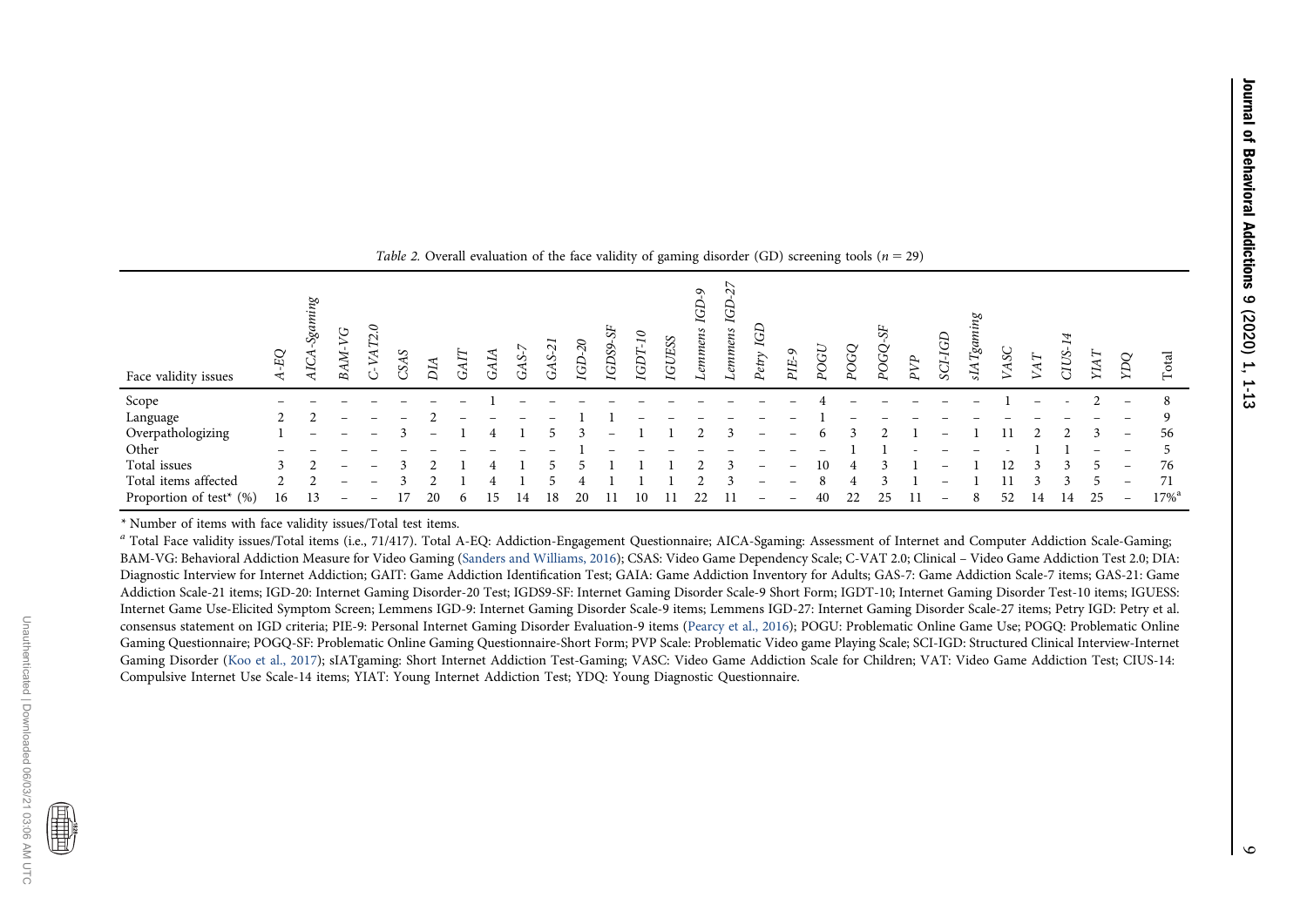particularly open-ended and service-based games with unlimited goals and opportunities.

Suggested modifications. Many of these tests may be improved by simply removing certain items, or instead using such items in a new tool that measures the benefits of gaming. Some items may be modified effectively by including an appropriate qualifier that specifies distress or functional impairment (e.g., "Do you prioritize and spend almost all of your time on video games?" rather than "Do you spend much free time on games").

#### Other Issues

Another limitation of the reviewed tests was items that refer to relatively mild versions of symptoms or capture behaviors that may be unlikely to reflect true harm. These items may be useful in identifying emerging problematic behaviors (i.e., ensuring the test has sufficient sensitivity to capture a range of problematic behaviors) but may have less utility in a brief test designed to capture GD only. These "low-risk" items may be problematic for a test, in the same way as the "overpathologizing" items, when they are weighted equivalently to items that refer to severe types of behaviors or consequences (e.g., failing school, relationship breakdown). In addition, some items appear to have low thresholds for endorsement (i.e., low item difficulty) due to their wording or scoring approach, such as when individuals who have experienced any instance of the behavior (e.g., once within the last 12 months) would be considered the same as more severe user profiles. For example, the A-EQ refers to "never miss meals" and being "sometimes late" due to gaming. Similarly, the VAT and CIUS refer to "rush through homework", which may be of minor consequence even when occurring frequently, thus this item may capture an opportunity cost rather than true harm (see [Delfabbro & King, 2019\)](#page-10-12).

Some items refer to a component of addiction (e.g., preoccupation, withdrawal, escape) but lack the essential aspects of the description that specify clinical severity. For example, the CSAS, GAIT, IGD-20 and POGU refer to thinking about games at times when "not playing" (NB: response categories of these tests refer to agreement not frequency), which may not capture the phenomena of having constant thoughts or predominantly thinking about games (DSM-5 concept: preoccupation) or the precedence of gaming-related thoughts (e.g., planning, reliving, anticipating) over other non-gaming cognition (ICD-11 concept: escalating priority). Similarly, the POGQ and POGQ-SF refer to "daydreaming" about games, which may not be synonymous with preoccupation.

Along similar lines, the IGD-9/27 refers to feeling "unsatisfied" and wanting to "play more" and gaming to not "think about annoying things". These terms may potentially capture gaming-related withdrawal ([Kaptsis, King, Delfab](#page-11-30)[bro, & Gradisar, 2016\)](#page-11-30), feelings of inadequacy [\(King et al.,](#page-11-3) [2018a,](#page-11-3)[b](#page-11-2)), and a reliance on games for mood relief [\(Petry](#page-11-7) [et al., 2014\)](#page-11-7). However, these items are scored dichotomously,

which may make them too sensitive or easy to endorse (i.e., generate false positives) by capturing gaming experiences typically reported by regular gamers when reflecting on the past year of activities [\(Colder Carras, Porter, van Rooij,](#page-10-13) [King, Lange, & Labrique, 2018;](#page-10-13) [Delfabbro & King, 2019\)](#page-10-12). Another example of oversensitivity is an item that refers to thinking "just a few more minutes" when playing games, which is used in the POGU, sIATgaming, and YIAT20. This item may potentially capture loss of control in some cases, but it may also refer to poor time management skills or procrastination.

Suggested modifications. These tests may be improved by rewording items that refer to GD symptoms to better capture the severity, frequency and duration of behaviors (e.g., see [Ko et al. 2019\)](#page-11-5). Minor or temporary negative consequences of gaming could be weighted lower for scoring purposes or relegated to a measure of "emerging/low risk" problematic gaming instead of addiction.

# **DISCUSSION**

This evaluation found that most items in GD tools demonstrated satisfactory face validity and were consistent with either/both the DSM-5 or ICD-11 classifications. However, many tools contained at least one item that may pathologize normal gaming behaviors. Such items refer to basic changes in mood when gaming, a desire to play or continue playing games, and experiencing immersion when gaming. These issues may relate to the difficulty in adapting concepts from substance-based addictions (e.g., urges, craving, and tolerance) to activities like gaming where changes in hedonic balance are a normal part of the activity. These potential test limitations have implications for scale development in the field of behavioral addictions, which appears likely to expand into new areas following calls for a wider range of repetitive behaviors to be studied ([Potenza,](#page-12-29) [Higuchi, & Brand, 2018\)](#page-12-29). As already flagged by some authors ([Billieux et al., 2015](#page-10-10); [Starcevic, Billieux, & Schimmenti,](#page-12-30) [2018](#page-12-30)), researchers may be inclined to adapt existing measures by substituting keywords to study these conditions, thereby perpetuating these face validity issues in new tests for other behaviors.

These face validity issues may be useful to consider for brief evaluation of other measures, particularly in the field of behavioral addictions where there has been debate on whether some proposed conditions (e.g., online social networking addiction, smartphone addiction) may be overextending or misappropriating the concept of addiction ([Billieux et al., 2015\)](#page-10-10). It is noteworthy that this evaluation provided support for the items contained in [Petry et al.](#page-11-7) [\(2014\)](#page-11-7) IGD measure, which was developed by an international group of 14 experts. These items had also been translated into 10 languages. It may be speculated that this additional attention may have assisted in ensuring that items were adequately aligned with the DSM-5 criteria.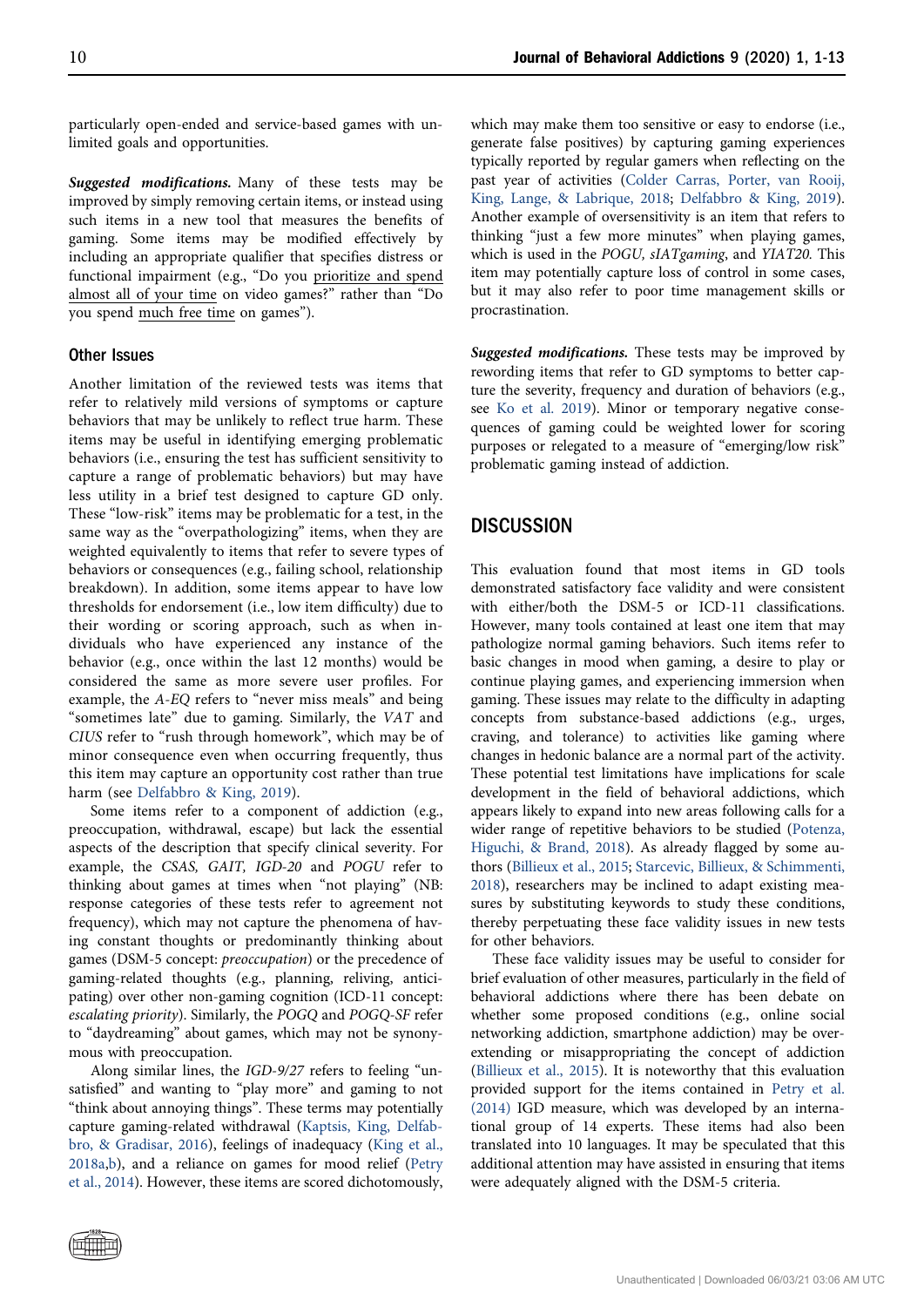This review has some noteworthy limitations. It should be emphasized that any items identified in this evaluation may not be problematic psychometrically (i.e., an item identified as "overpathologizing" may actually still perform adequately). This evaluation was based on a small panel of qualified experts; however, these ratings should be considered as justified opinions (e.g., akin to the peer review process). Other raters may not necessarily agree with the panel's determination. For this reason, we have provided all items and our corresponding reasoning in Table 1 for transparency and to enable others to consider and reevaluate. Other limitations of this evaluation were the lack of comparison with available psychometric data for each test (to reduce introducing bias into ratings) and the lack of examination of non-English versions of items. This evaluation also did not account for the typical context and purpose for each test (e.g., use in clinical settings or prevalence studies), which may have introduced some bias, and thus did not account for the constraints and requirements of each context.

<span id="page-10-9"></span>On a final note, this review shows that the study of GD has led to a proliferation of tools over time. Many of these instruments are the "same but different" (i.e., similar concepts with slightly different practical execution). Every year since the release of the DSM-5 in 2013, between 2 and 5 new measures for GD have been created that are mostly similar in length and content to existing ones. Many research teams are working in "silos" by continuing to use and create tools that may not be entirely comparable to each other in some respects. Thus, while the DSM-5 formulation of GD has received strong support and research investment, there is also an isolationist quality to the field's collective epistemic uniformity. It seems difficult in this current situation with so many competing tools to make progress or to turn back. A gold standard tool may help to unify the field and enable, for example, more consistent estimates of prevalence across countries. It is hoped that this review provides some practical avenues to improve current measurement approaches and prompts critical reflection on the essential elements of the formulation of gaming as a potential disorder [\(King,](#page-11-31) [Koster, & Billieux, 2019\)](#page-11-31). Finally, in demonstrating that many tests have items that appear to pathologize normal gaming behaviors, this evaluation highlights the challenges of screening effectively for a mental disorder that is thought to arise within the context of a normal recreational activity.

Authors' contributions: The first author designed the review and conducted literature searches and provided summaries of the identified content. The second and third authors contributed to the face validity analysis. The first author wrote the first draft, and all authors contributed to and approved the final manuscript.

Funding: This work received financial support from a Discovery Early Career Researcher Award DE170101198 funded by the Australian Research Council.

Declaration of interest: The authors report no conflicts of interest. The authors alone are responsible for the content and writing of the paper.

# **REFERENCES**

\*Indicates source references for GD tools.

- <span id="page-10-2"></span>Aarseth, E., Bean, A. M., Boonen, H., Colder Carras, M., Coulson, M., Das, D., et al. (2017). Scholars' open debate paper on the world health organization ICD-11 gaming disorder proposal. Journal of Behavioral Addictions, 6, 267–270.
- <span id="page-10-0"></span>American Psychiatric Association. (2013). Diagnostic and statistical manual of mental disorders (5th ed.) (DSM-5). Washington, DC: Author.
- <span id="page-10-3"></span>Bean, A. M., Nielsen, R. K., Van Rooij, A. J., & Ferguson, C. J. (2017). Video game addiction: The push to pathologize video games. Professional Psychology: Research and Practice, 48, 378– 389.
- <span id="page-10-6"></span>Besser, B., Loerbroks, L., Bischof, G., Bischof, A., & Rumpf, H. J. (2019). Performance of the DSM-5-based criteria for internet addiction: A factor analytical examination of three samples. Journal of Behavioral Addictions, 8, 288–294.
- <span id="page-10-8"></span><span id="page-10-4"></span>Billieux, J., Flayelle, M., Rumpf, H. -J., & Stein, D. J. (2019). High involvement versus pathological involvement in video games: A crucial distinction for ensuring the validity and utility of gaming disorder. Current Addiction Reports, 6, 323–330.
- <span id="page-10-7"></span>Billieux, J., King, D. L., Higuchi, S., Achab, S., Bowden-Jones, H., Hao, W., et al. (2017). Functional impairment matters in the screening and diagnosis of gaming disorder: Commentary on: Scholars' open debate paper on the World Health Organization ICD-11 gaming disorder proposal (Aarseth et al.). Journal of Behavioral Addictions, 6(3), 285–289.
- <span id="page-10-10"></span>Billieux, J., Schimmenti, A., Khazaal, Y., Maurage, P., & Heeren, A. (2015). Are we overpathologizing everyday life? A tenable blueprint for behavioral addiction research. Journal of Behavioral Addictions, 4, 119–123.
- <span id="page-10-1"></span>Brand, M., Young, K. S., Laier, C., Wölfling, K., & Potenza, M. N. (2016). Integrating psychological and neurobiological considerations regarding the development and maintenance of specific Internet-use disorders: An Interaction of Person-Affect-Cognition-Execution (I-PACE) model. Neuroscience & Biobehavioral Reviews, 71, 252–266.
- <span id="page-10-5"></span>Campbell, S. M., Hann, M., Roland, M. O., Quayle, J. A., & Shekelle, P. G. (1999). The effect of panel membership and feedback on ratings in a two-round Delphi survey: Results of a randomized controlled trial. Medical Care, 37, 964–968.
- \*Charlton, J. P., & Danforth, I. D. (2007). Distinguishing addiction and high engagement in the context of online game playing. Computers in Human Behavior, 23, 1531–1548.
- <span id="page-10-13"></span>Colder Carras, M., Porter, A. M., van Rooij, A. J., King, D. L., Lange, A., & Labrique, A. J. (2018). Gamers' insights into the phenomenology of normal gaming and game "addiction": A mixed methods study. Computers in Human Behavior, 79, 238–246.
- <span id="page-10-11"></span>Csikszentmihalyi, M. (1997). Finding flow: The psychology of engagement with everyday life. Basic Books.
- <span id="page-10-12"></span>Delfabbro, P. H. & King, D. L. (2019). Challenges in the conceptualisation and measurement of gambling-related harm. Journal of Gambling Studies, 35, 743–755.
- \*Demetrovics, Z., Urbán, R., Nagygyörgy, K., Farkas, J., Griffiths, M. D., Pápay, O., et al. (2012). The development of the

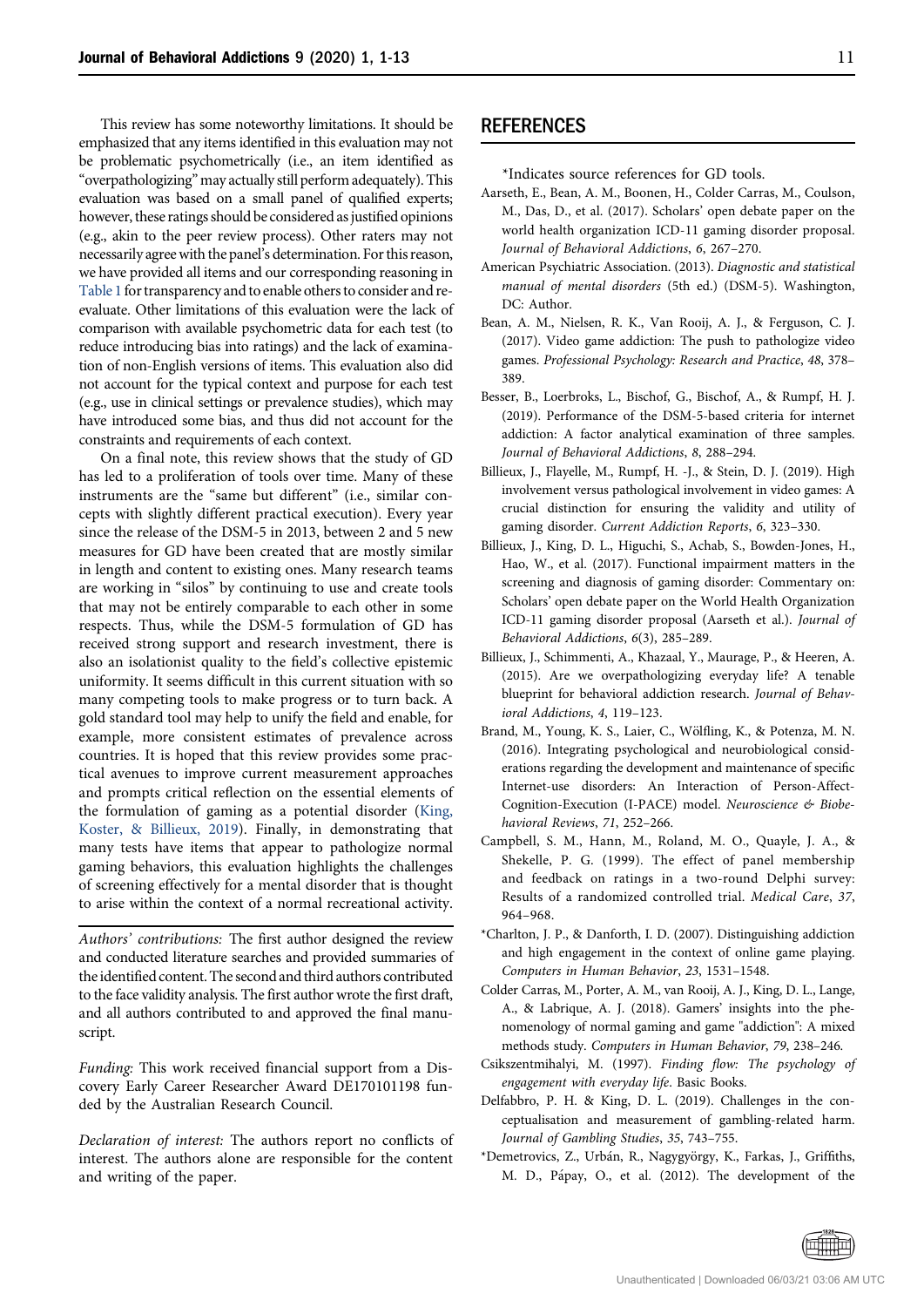problematic online gaming questionnaire (POGQ). PLoS One, 7, e36417.

- <span id="page-11-0"></span>Feng, W., Ramo, D., Chan, S., & Bourgeois, J. (2017). Internet gaming disorder: Trends in prevalence 1998–2016. Addictive Behaviors, 75, 17–24.
- <span id="page-11-12"></span>Goodman, A. (1990). Addiction: Definition and implications. British Journal of Addiction, 85, 1403–1408.
- <span id="page-11-14"></span>Grant, J. E. & Chamberlain, S. R. (2016). Expanding the definition of addiction: DSM-5 vs. ICD-11. CNS Spectrums, 21, 300–303.
- <span id="page-11-13"></span>Griffiths, M. D. (2017). Behavioural addiction and substance addiction should be defined by their similarities not their dissimilarities. Addiction, 112, 1718–1720.
- <span id="page-11-9"></span>Hardesty, D. M. & Bearden, W. O. (2004). The use of expert judges in scale development: Implications for improving face validity of measures of unobservable constructs. Journal of Business Research, 57, 98–107.
- <span id="page-11-20"></span><span id="page-11-8"></span>Holloway, L., Humphrey, L., Heron, L., Pilling, C., Kitchen, H., Højbjerre, L., et al. (2014). Patient-reported outcome measures for systemic lupus erythematosus clinical trials: A review of content validity, face validity and psychometric performance. Health and Quality of Life Outcomes, 12, 116.
- \*Jo, S. J., Yim, H. W., Lee, H. K., Lee, H. C., Choi, J. S., & Baek, K. Y. (2018). The Internet Game Use-Elicited Symptom Screen proved to be a valid tool for adolescents aged 10–19 years. Acta Paediatrica, 107, 511–516.
- <span id="page-11-30"></span>Kaptsis, D., King, D. L., Delfabbro, P. H., & Gradisar, M. (2016). Withdrawal symptoms in internet gaming disorder: A systematic review. Clinical Psychology Review, 43, 58–66.
- <span id="page-11-15"></span>Kardefelt‐Winther, D., Heeren, A., Schimmenti, A., van Rooij, A., Maurage, P., Carras, M., et al. (2017). How can we conceptualize behavioural addiction without pathologizing common behaviours?. Addiction, 112, 1709–1715.
- <span id="page-11-16"></span>\*Kim, M. G. & Kim, J. (2010). Cross-validation of reliability, convergent and discriminant validity for the problematic online game use scale. Computers in Human Behavior, 26, 389– 398.
- <span id="page-11-4"></span>King, D. L. & Delfabbro, P. H. (2014). Is preoccupation an oversimplification? A call to examine cognitive factors underlying internet gaming disorder. Addiction, 109, 1566– 1567.
- <span id="page-11-10"></span>King, D. L. & Delfabbro, P. H. (2019). Internet gaming disorder: Theory, assessment, treatment, and prevention. Cambridge, MA: Elsevier Academic Press.
- <span id="page-11-2"></span>King, D. L., Delfabbro, P. H., Potenza, M. N., Demetrovics, Z., Billieux, J., & Brand, M. (2018b). Internet gaming disorder should qualify as a mental disorder. Australian and New Zealand Journal of Psychiatry, 52, 615–617.
- <span id="page-11-6"></span>King, D. L., Haagsma, M. C., Delfabbro, P. H., Gradisar, M., & Griffiths, M. D. (2013). Toward a consensus definition of pathological video-gaming: A systematic review of psychometric assessment tools. Clinical Psychology Review, 33, 331–342.
- <span id="page-11-3"></span>King, D. L., Herd, M. C. E., & Delfabbro, P. H. (2018a). Motivational components of tolerance in Internet gaming disorder. Computers in Human Behavior, 78, 133–141.
- <span id="page-11-31"></span>King, D. L., Koster, E., & Billieux, J. (2019). Study what makes games addictive. Nature, 573, 346.
- <span id="page-11-24"></span><span id="page-11-22"></span><span id="page-11-1"></span>King, D. L., Chamberlain, S. R., Carragher, N., Billieux, J., Stein, D., Mueller, K., et al. (2020). Screening and assessment tools for gaming disorder: A comprehensive systematic review. Clinical Psychology Review, 77, 101831.
- \*Király, O., Sleczka, P., Pontes, H. M., Urbán, R., Griffiths, M. D., & Demetrovics, Z. (2017). Validation of the ten-item internet gaming disorder test (IGDT-10) and evaluation of the nine DSM–5 internet gaming disorder criteria. Addictive Behaviors, 64, 253–260.
- <span id="page-11-5"></span>Ko, C. H., Lin, H. C., Lin, P. C., & Yen, J. Y. (2019). Validity, functional impairment and complications related to Internet gaming disorder in the DSM-5 and gaming disorder in the ICD-11. Australian and New Zealand Journal of Psychiatry, 4867419881499. <https://doi.org/10.1177/0004867419881499>.
- \*Koo, H. J., Han, D. H., Park, S. Y., & Kwon, J. H. (2017). The structured clinical interview for DSM-5 internet gaming disorder: Development and validation for diagnosing IGD in adolescents. Psychiatry Investigation, 14, 21–29.
- <span id="page-11-29"></span><span id="page-11-28"></span><span id="page-11-27"></span><span id="page-11-26"></span><span id="page-11-25"></span><span id="page-11-23"></span><span id="page-11-21"></span><span id="page-11-19"></span><span id="page-11-18"></span>\*Lemmens, J. S., Valkenburg, P. M., & Gentile, D. A. (2015). The Internet gaming disorder scale. Psychological Assessment, 27, 567–582.
- Lemmens, J. S., Valkenburg, P. M., & Peter, J. (2009). Development and validation of a game addiction scale for adolescents. Media Psychology, 12, 77–95.
- <span id="page-11-11"></span>Lortie, C. L. & Guitton, M. J. (2013). Internet addiction assessment tools: Dimensional structure and methodological status. Addiction, 108, 1207–1216.
- \*Meerkerk, G. J., Van Den Eijnden, R. J., Vermulst, A. A., & Garretsen, H. F. (2009). The compulsive internet use scale (CIUS): Some psychometric properties. CyberPsychology & Behavior, 12, 1–6.
- <span id="page-11-17"></span>\*Pápay, O., Urbán, R., Griffiths, M. D., Nagygyörgy, K., Farkas, J., Kökönyei, G., et al. (2013). Psychometric properties of the problematic online gaming questionnaire short-form and prevalence of problematic online gaming in a national sample of adolescents. Cyberpsychology, Behavior, and Social Networking, 16, 340–348.
- \*Pawlikowski, M., Altst€otter-Gleich, C., & Brand, M. (2013). Validation and psychometric properties of a short version of Young's Internet Addiction Test. Computers in Human Behavior, 29, 1212–1223.
- \*Pearcy, B. T., Roberts, L. D., & McEvoy, P. M. (2016). Psychometric testing of the personal internet gaming disorder evaluation-9: A new measure designed to assess internet gaming disorder. Cyberpsychology, Behavior, and Social Networking, 19(5), 335–341.
- <span id="page-11-7"></span>Petry, N. M., Rehbein, F., Gentile, D. A., Lemmens, J. S., Rumpf, H. J., Mößle, T., et al. (2014). An international consensus for assessing internet gaming disorder using the new DSM‐5 approach. Addiction, 109(9), 1399–1406.
- \*Pontes, H. M., Kiraly, O., Demetrovics, Z., & Griffiths, M. D. (2014). The conceptualisation and measurement of DSM-5 Internet Gaming Disorder: The development of the IGD-20 Test. PLoS One, 9(10), e110137.
- \*Pontes, H. M. & Griffiths, M. D. (2015). Measuring DSM-5 Internet gaming disorder: Development and validation of a short psychometric scale. Computers in Human Behavior, 45, 137–143.